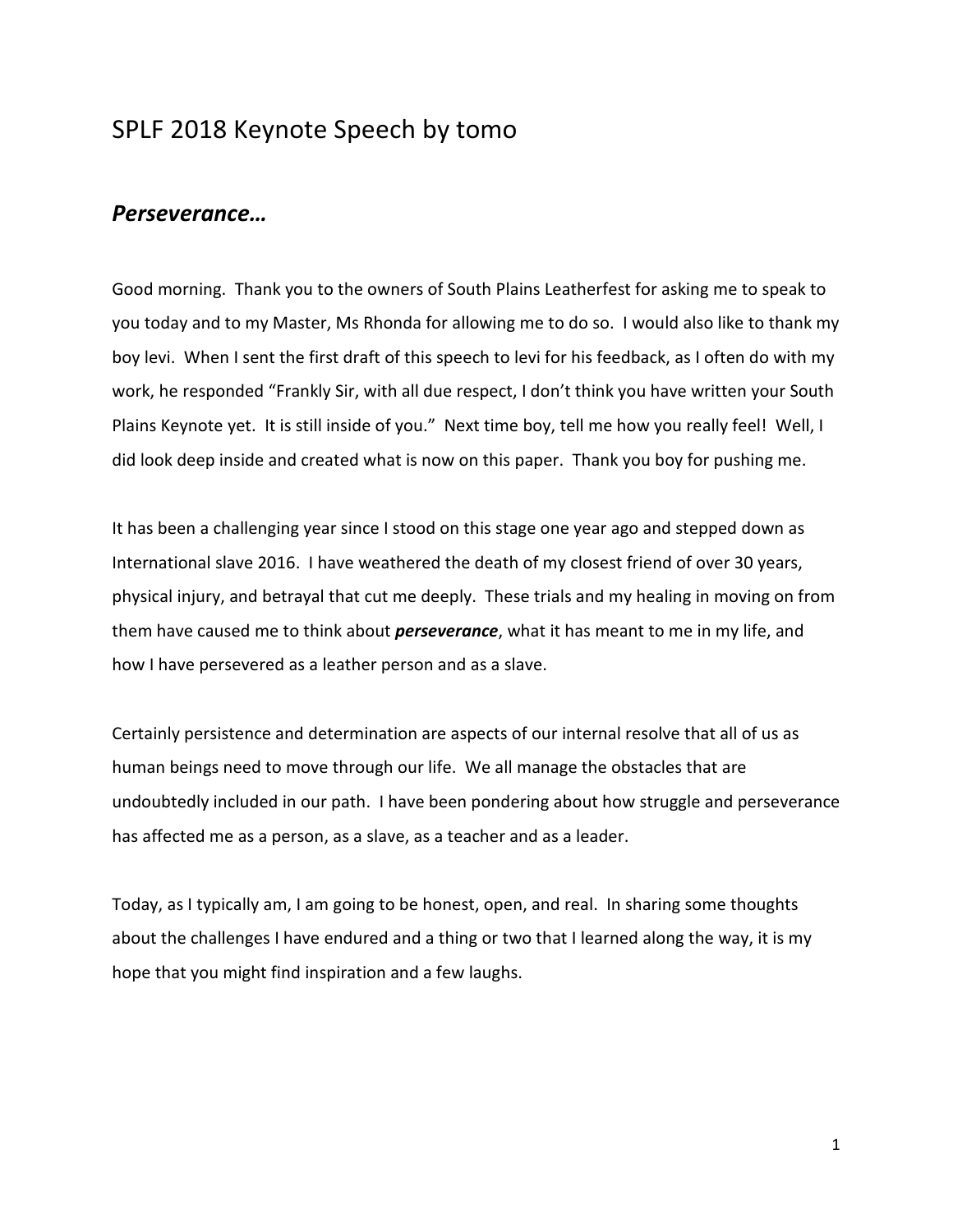As we examine the word perseverance, I'd like to begin by recognizing this very event. Being the 20<sup>th</sup> Anniversary of South Plains Leatherfest, my gratitude goes Mark Frazier, Master Jim, slave marsha, and Sir Cougar. It takes a lot of work to start an event and even more to keep it going for two decades. Producers face on-going challenges they must endure, such as teenage cheer leaders scheduled in the hotel on the same weekend as your leather event, just to name one of the many.

Twenty years ago, I was also a bit busy. In that same year, I founded two organizations; one in the leather community and one in the martial arts community, both of which are also celebrating anniversaries in 2018. In 1998, four leatherdykes got together and decided there should be a leather organization for women who are into wearing uniforms. We believed in honor, integrity, discipline, and hot uniforms and wanted to have a place for ourselves and others who enjoyed the same thing, and so the Dyke Uniform Corps was born. A word of advice to anyone who would like to form a club – take a very close look at the acronym that represents your club's name. Otherwise you might be forever stuck correcting people from calling your club an unfavorable name such as DUCKS and need to constantly remind them it is D period U period C period!

In thinking about South Plains and the D.U.C., I had my boy levi do some research and make a list for me of all the groups and events in our community that have been around more than 20 years. My intent was to share what I imagined to be a very short list with you here today. I was pleasantly surprised at the results of his research. He found over 100 organizations and events that have been in existence for more than 20 years. I am grateful to the perseverance of each leader who has worked countless and often thankless hours to provide these opportunities for kinship.

I have heard it often said in the M/s community that "it takes a village", which I have come to interpret that our chosen way of life is not an easy one and therefore we rely on each other for support. I certainly know this to be true in my world.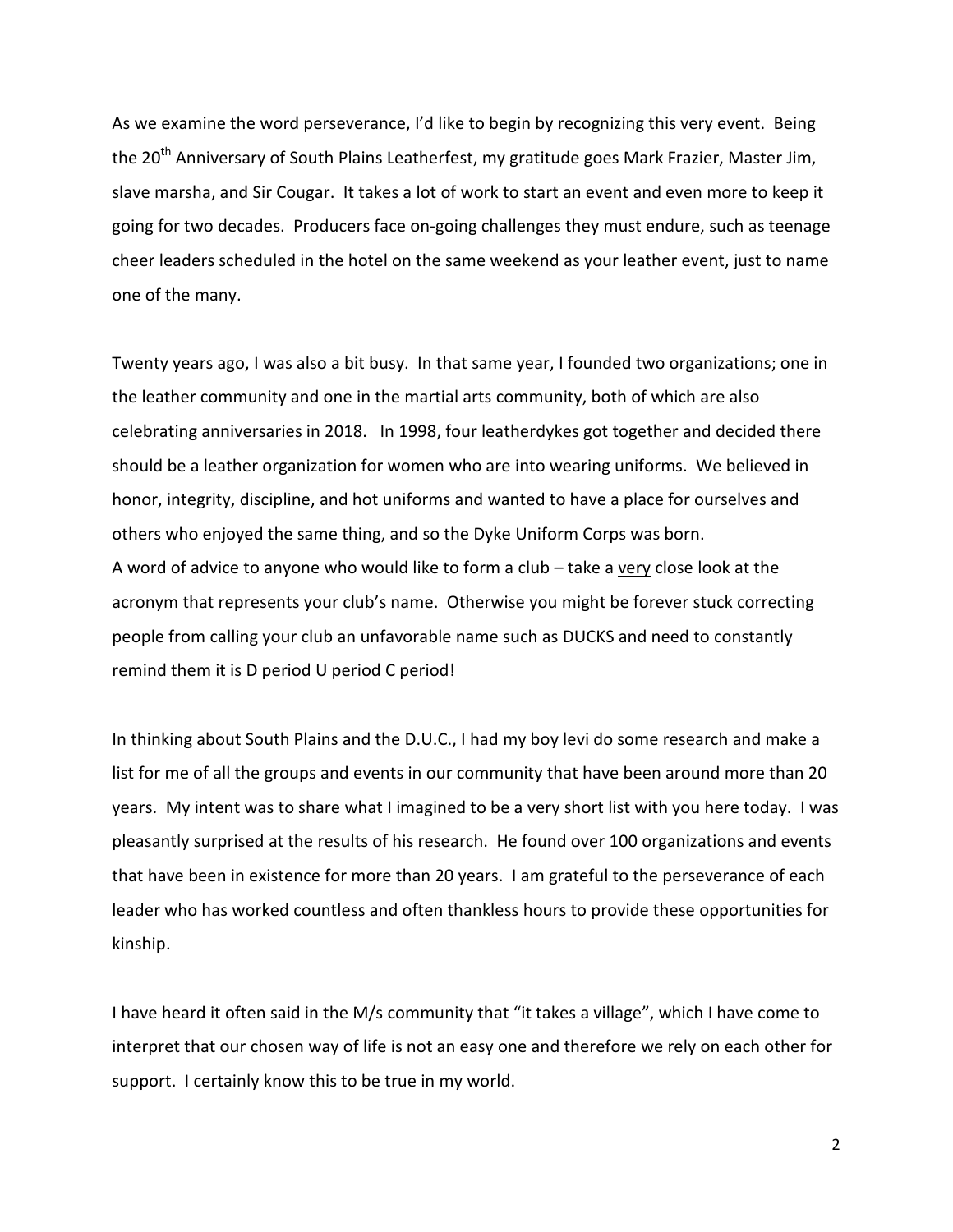This past Christmas morning, I was sitting in our living room after the big present reveal. The room was still scattered with wrapping paper, the grandkids playing with one toy after the next. I stole a few moments to enjoy one of my own gifts. I sat quietly among the chaos and began reading Former Secretary of State and Presidential Candidate Hillary Clinton's book, What Happened. I smiled when I found that the opening chapter was titled Perseverance. I think she stole a line from my book.

On the opposing page from the Chapter Heading was a quote from one of my favorite movies A League of Their Own which is about the first American professional women's baseball league. The quote was "It's supposed to be hard. If it wasn't hard, everyone would do it. The hard is what makes it great."

I chuckled then thought, is this true of Master slave relationships? Is it the hard that makes it great? Is the life of a Master or slave really that difficult?

Certainly I believe the life of a Master can be challenging. Taking complete ownership, control and responsibility for another human being is a great endeavor, filled with both joy and struggle. The surrender required of a slave is not an easy undertaking either – I can for sure speak to that.

But – isn't this precisely what we are drawn to? Isn't this way of life exactly what we need? I know it is what I need, and while my Master often insists I don't know the difference between WANT and NEED, in this case, I think I do.

In a life where I am most always in charge, dominant, designing, implementing, driven in my quadruple A ways… my inner self as a slave, is where I find balance. The surrender that this relationship choice requires is actually one of my most centered places.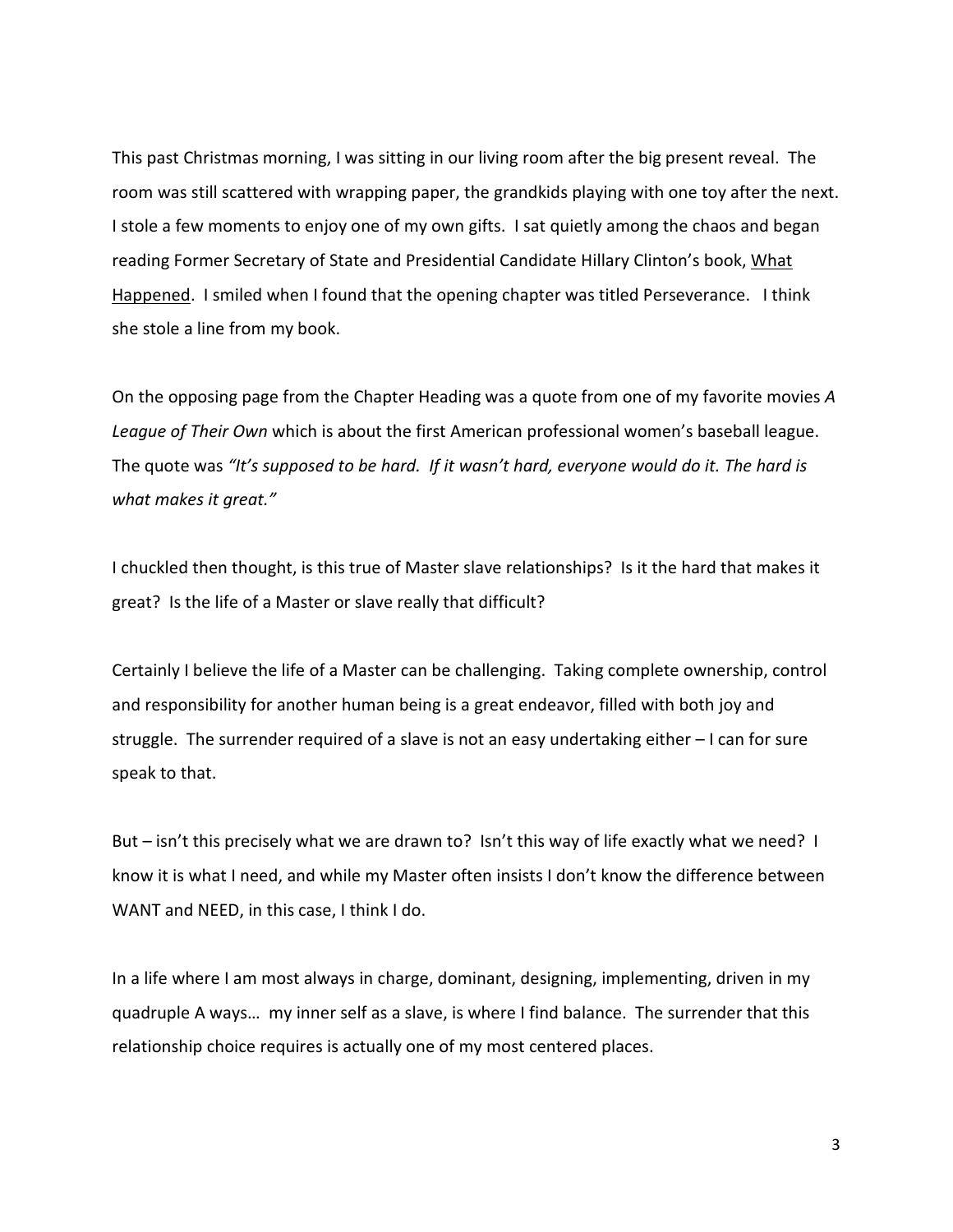Finding my center, seeking and gaining balance on firm ground during a storm were skills I learned early on out of necessity. From needs of survival, I acquired skills in determination at a very young age.

At 18 years old, two days after graduating high school, I was tragically forced to leave the home of my parents. I had arrived at home after work one evening and confronted by my parents who had found a written letter from my then first girlfriend. I was unexpectedly out-ed at a time I was still trying to figure out who I was. I was threatened, accused, demeaned and beaten by my step-father while my mother watched - all of which combined brought out earlier memories of child abuse I had buried deep within. I left my childhood home physically injured, literally limping down the road and emotionally devastated. I was rescued by friends, helped by family and survived that tragedy.

I went on to put myself financially through college, graduating with a four year degree, on-time. I took a full load of classes, worked a part-time job, and played Division I sports. I also found the time to find a few more girlfriends.

College was never something I saw as fun. It was a means to an end – something I needed to get through to obtain a job to support myself. It actually already felt like a job. I developed coping skills that I use still today. When it gets hard, I work harder. Through these experiences of my young adulthood, I learned tirelessness, resilience, and my stubbornness developed.

The early years of child abuse followed by the traumatic departure from the home of my parents at such a young age left me with scars, that while healed on the surface to this day cover deep injuries. While these injuries are not always visible, they sometimes show the ugly remnants left behind, that I must be mindful of and navigate.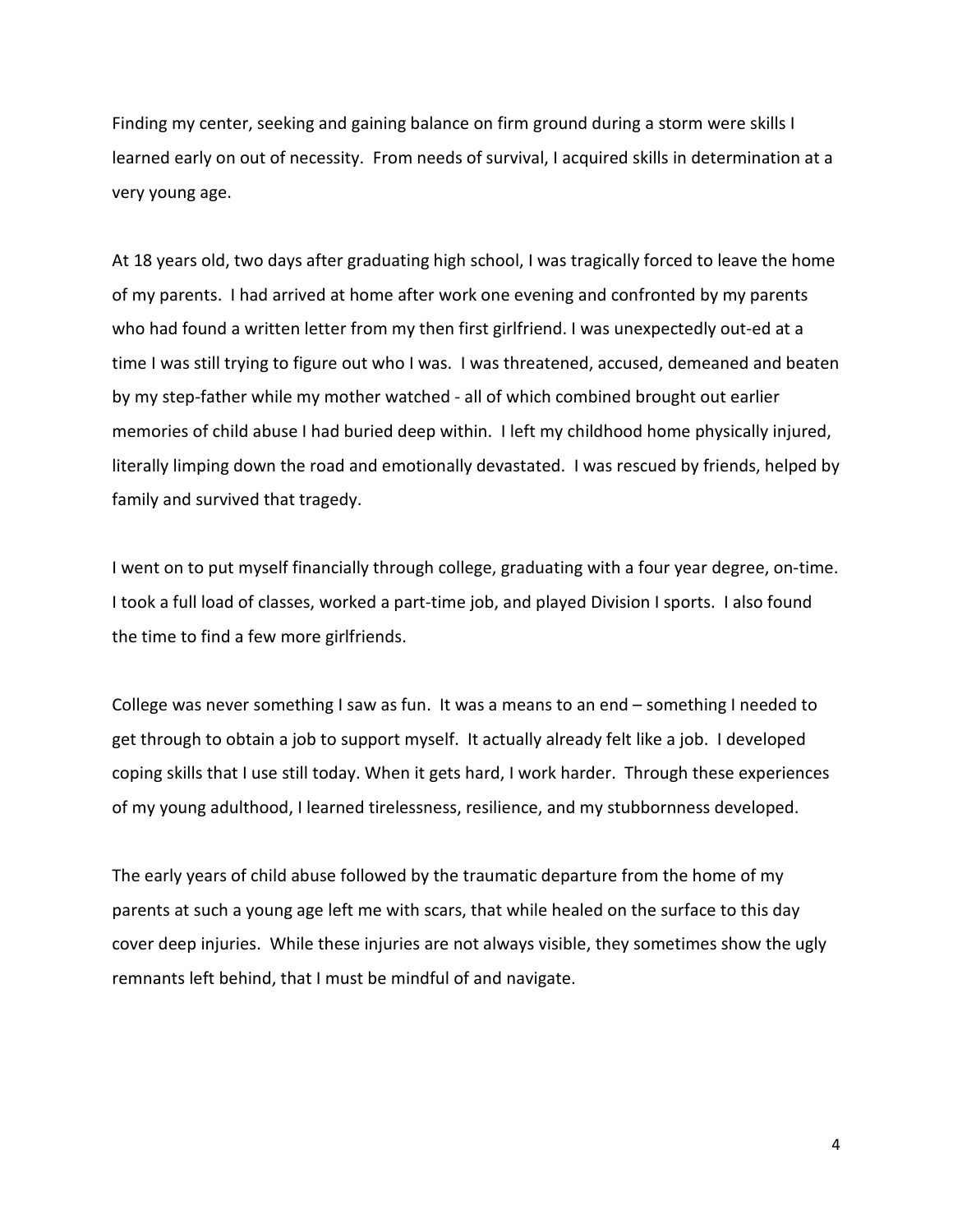As a student and teacher of the martial art of Iaido (the way of the Japanese sword) these layers of hurt and healing remind me of my sword. It is forged with layer upon layer of steel. Each layer folder over itself and pounded down to create a new layer, developing additional strength each time. I find that in my life, my own layers have been developed by selfawareness and understanding that help me to manage the injuries I was left with around trust and intimacy. While surrender as I said earlier is my most centered place, it is also often the most challenging to reach.

I kept one of the girlfriends I found shortly after college and we are still together 25 years later. She rocked my vanilla monogamous lesbian world and introduced me to Leather, Poly, and D/s.

Embracing poly, I also began what turned into a 12 year D/s relationship with a Dominant. This Dominant began a relationship with his own peer partner, a woman who was the first Master I had ever met, and my introduction to the M/s community. This time in my life was both exciting and challenging. Belonging to a dominant couple was at times VERY HOT. The challenges that developed however, far out-weighed the hotness.

I had thought that D/s was fun, fulfilling, and made for hot sex, however, having found M/s, I understood what had been missing. I realized that I was a slave, and that it was M/s that I needed in my life.

There were several challenges to this discovery. Just as I was trying to figure out what being a slave meant to me, I was told by the very person I so desperately wanted to serve that I could not be her slave and would never be her slave. I was told I was not a slave. I was confused, hurt, and disoriented.

There was also the issue of the dominant I had belonged to who thought we had a good thing going with our D/s relationship. I am certain when I realized that D/s was not enough for me, that I broke his heart.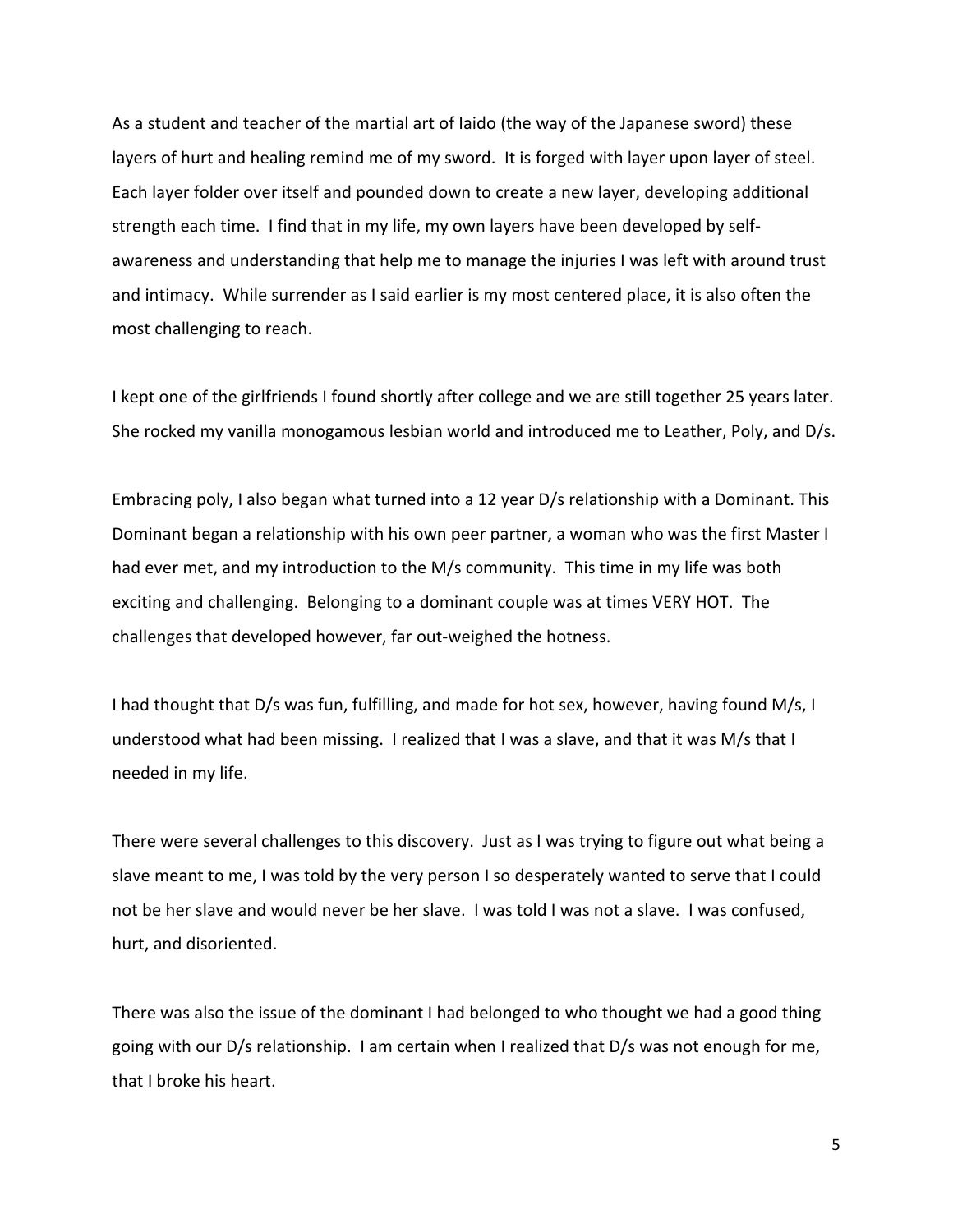This led down a road of surviving a dominant who was a liar and manipulator, and a Master who abdicated responsibility for the emotional duress I was left with, not to mention this newfound slave inside of me that I had no idea what to do with. I managed to end the relationships, and move forward from this poly implosion despite my deepest buttons being pressed about loyalty and devotion. I found closure on my own, and I endured.

It was a dark time in my life. How did I get through it?

In a word  $-\frac{1}{1}$ 

In another word – community.

I was desperate to fill the void of service and find a distraction from the pain. I sent an email to my friend of many years Glenda Rider and said "Hey Glenda, I know you are producing International Ms Leather and I have some free time on my hands, can I help out"? Glenda wrote back and suggested I send her some ideas about what I might be able to contribute and I did.

Being the over achiever that I am, I sent her a resume. What Glenda had not known was that I had been producing martial arts events for a decade. When she read my resume, within 10 minutes, the phone rang. She asked me if I wanted to join International Ms Leather as a Producer, and I said yes.

### My community saved me.

My community welcomed me, held me up, and kept me going. On the days I could barely get out of bed, I pulled myself up drawn to the joy I found in the dozens of IMsL tasks I was juggling, to the satisfaction of creating space for leatherdykes and giving to my community.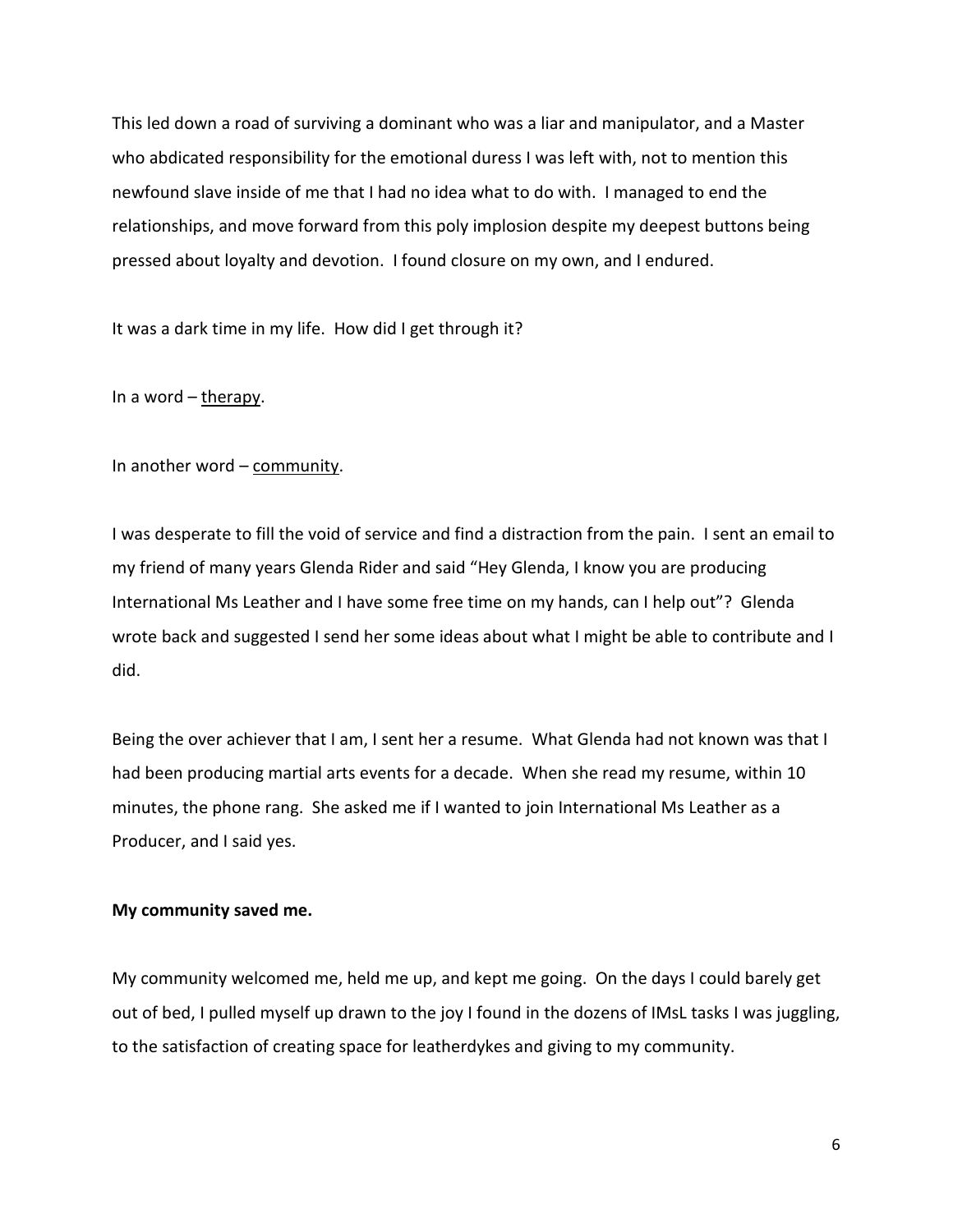#### MY COMMUNITY SAVED ME and I will be forever grateful.

During the very first IMsL staff conference call that I participated on, one of the staff members caught my attention. She was incredibly smart, organized, firm, yet had a tone of kindness in her manner. We started flirting during that very call. As you may have guessed, I am speaking of my Master, Ms Rhonda.

It would be impossible for me to tell you about my work in learning how to be a slave while recovering from internal emotional injury without telling you about my Master. I am so incredibly grateful to have a patient, loving, yet firm Master who provides leadership with compassion and has helped me immensely with my personal struggle. I am thankful to belong to her and am so fortunate to be her slave.

Yet, I will not stand on this stage and speak of perfection or paint a picture of a Master slave relationship that may cause some in the audience to wonder "how is that achievable?" No, our Master slave relationship is real. It has ups and downs, fun times, hot times, and difficult times and yet…regardless of the source of the struggle, we persevere together.

I have a small stone with an engraved word on it that lives on my desk. It was a gift from my Master many years ago. It says "teamwork". On those days when I feel like we are on opposite teams and I have lost my perspective of us being a team together, I take out that stone and hold it. I feel the permanence of the engraving in the stone and think about what I signed up for, what my goals are, why I have chosen this life and who gave me that stone. It helps me to re-gain my center and reminds me that though we have different positions on the field, my Master and I are a team.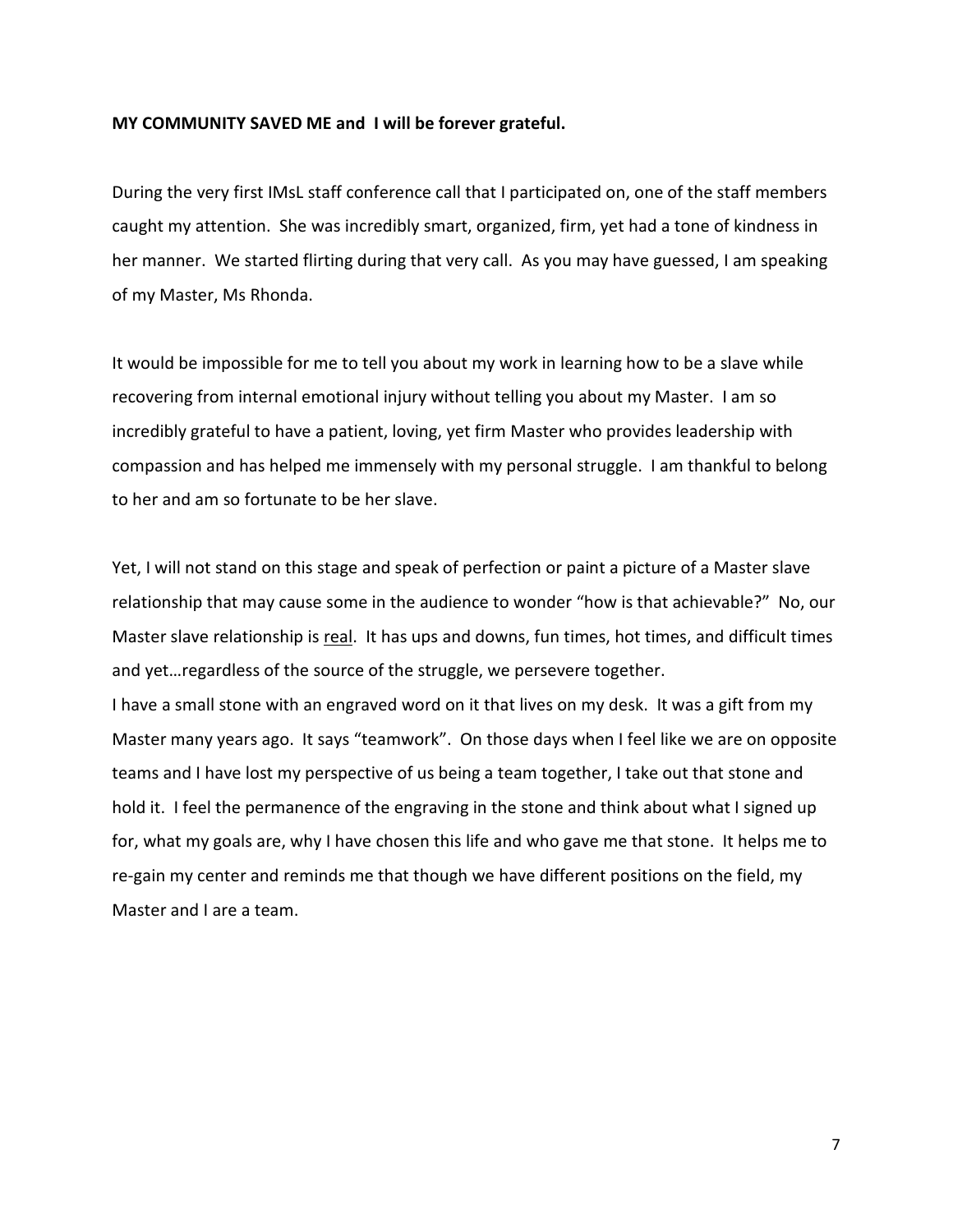Our teamwork was tested in the early years of our relationship. I was so deeply injured when we met, I had no business getting into another relationship. However, you meet people when you meet them, and you do your best to find your way given where are you in your life and what baggage you are carrying. Ma'am used to call me (and still does sometimes) her lion with a thorn in its paw. We worked together to learn about each other, our needs, our hurts, our desires. We talked a lot. She was integral in my recovery and healing and still is to this day.

We worked on IMsL together and produced it for 7 years. Then, we got this crazy idea to run for a title. Our perseverance was tested early on in the title process. One of our most difficult struggles as titleholders had its source during the Northwest Regional Contest. We were treated so poorly by the judging panel, that had it been an option, we would not have run at the International contest. Being people that keep our word and our commitments, we supported each other, reached out to members of our community for advice and persevered.

During our International Title Year, we heard similar stories to ours over and over during our title year from other contestants and titleholders from around the country who were mistreated during the contest process. Building community is a responsibility that falls on each of us. We have contests and titleholders to provide representation within our communities. Treating contestants poorly does not fulfill our obligation to build community.

Our contestants should be treated with respect and evaluated as to whether they can do the job of representing us. Questions should be asked in a manner that reflects a job interview, because that is what this process is. As a judge, I am mindful to put my ego away, speak with kindness, and include manners during my inquiry and I ask other judges to do the same. Please honor the effort of contestants and do not confuse vetting with hazing. Together we can have a selection process that is thorough and tough, yet tempered with compassion and respect.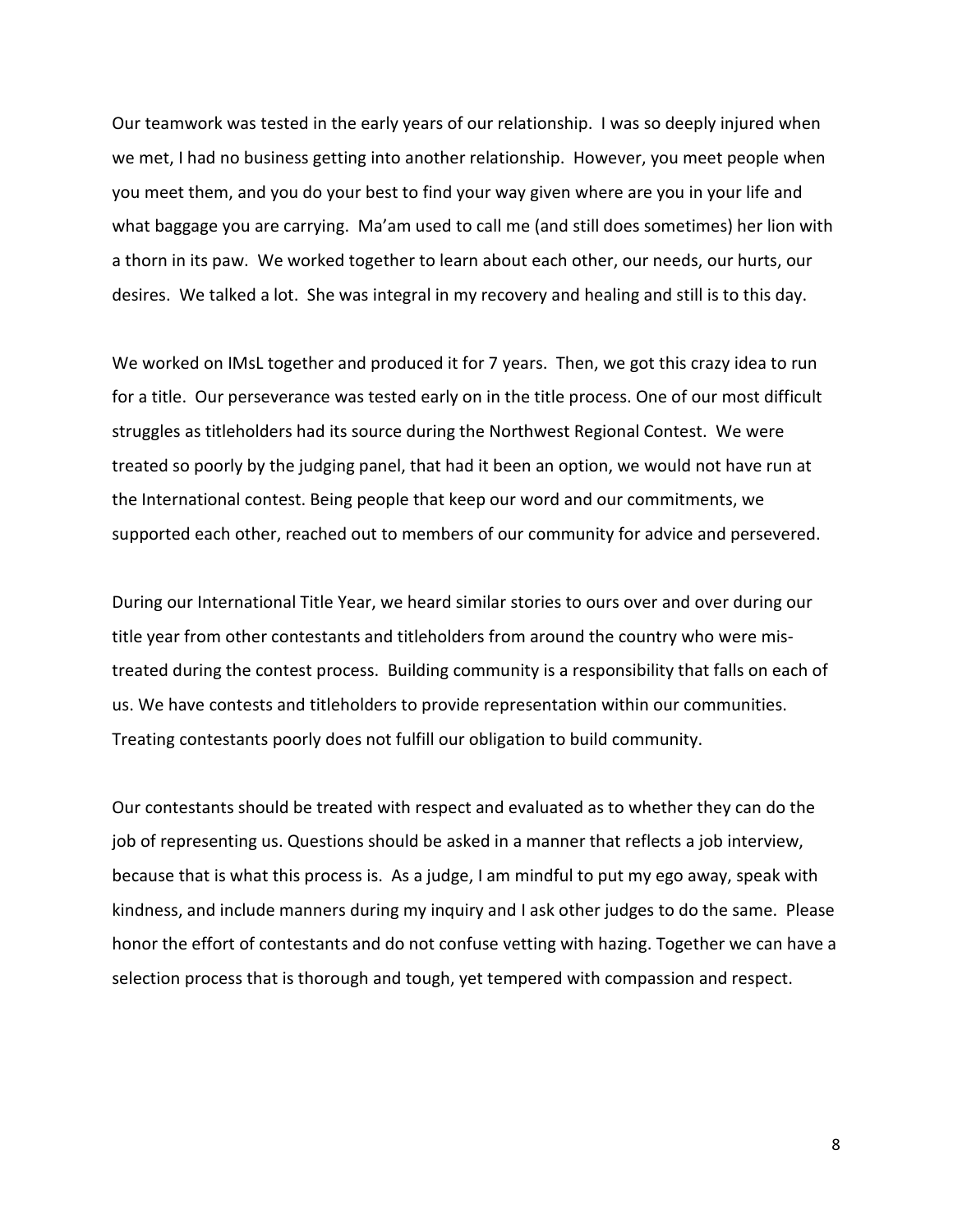We believe in this title system and it is very important to us. In shifting to this focus during our contests, we will invite more members of our community to step forward and run for our titles, therefore building and strengthening our community. I know that during our title year, we impacted many lives and continue to do so. That intimate contact with members of our community has helped me personally to persevere and I know has helped others.

Being titleholders brought new challenges to our life as Master and slave. Our International Title year and the year following it were not easy. We were not immune to the exhaustion, pressure, fear of failure, and challenge to find a balance of the priorities in our life that many titleholders experience.

About six months into our year, my Master tore a tendon in her ankle and as many of you saw, spent quite a few events in a boot and wheelchair. What I found out 2 weeks after we stepped down last year was that I also had a tear in the same tendon in my ankle, and found myself in a boot for months. Finding the humor in this, I must point out that Ms Rhonda flagged her walking boot on the left ankle, and mine appropriately was worn on the right.

The travel of a regional and international year was hard. Was it a wonderful experience and one that I would do again, yes. However to think that a titleholder year is JUST fun would be misguided. We struggled, physically and emotionally. Yet it was our bond as Master and slave that carried us on those hard days. It was my devotion to my Master and to my community that helped me continue during the moments I wanted to walk away.

We all have challenges in our relationships. I have watched people struggle with conflict, addiction, breakdowns within leather and poly families, and death of the Master or slave.